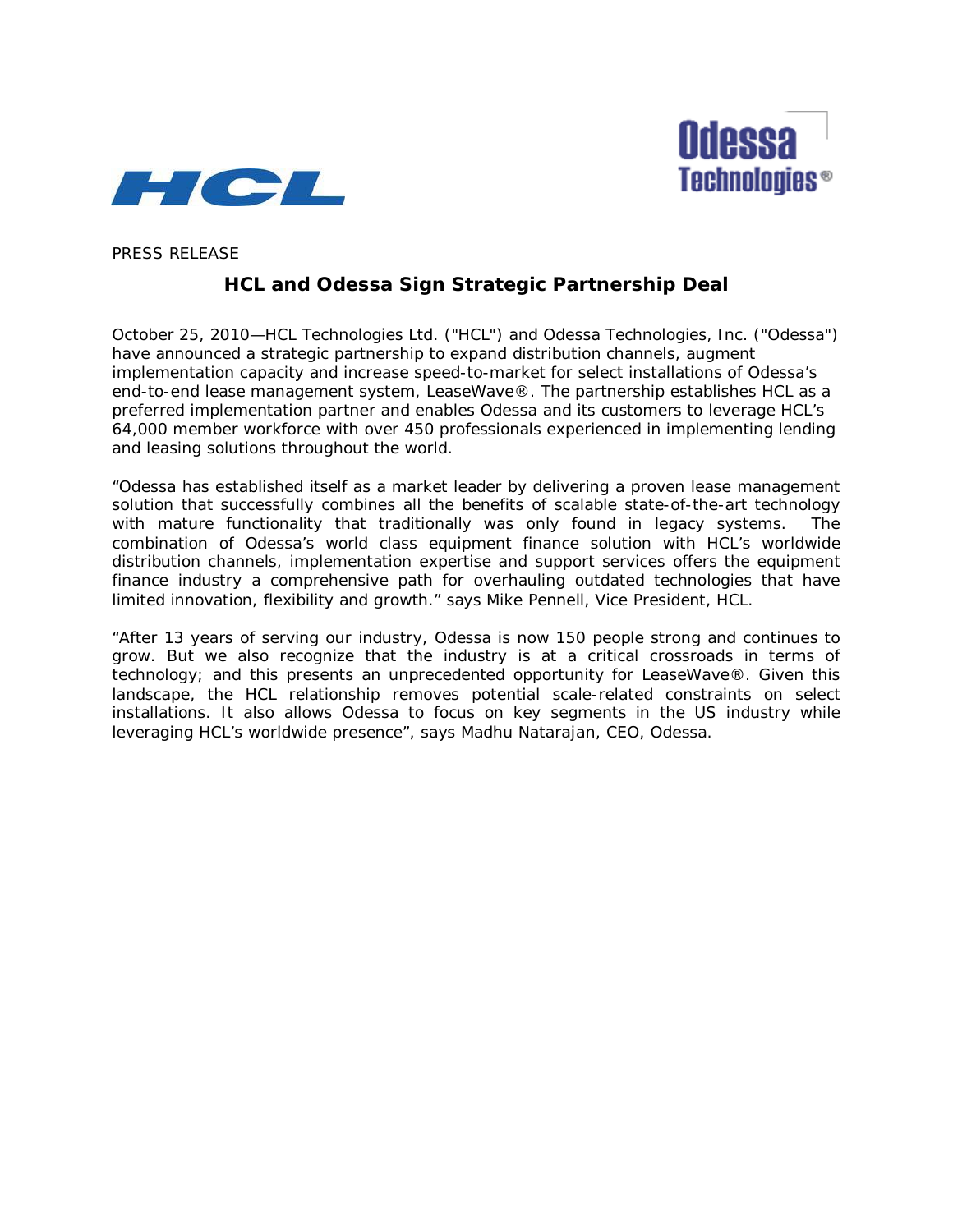## **About HCL Technologies**

HCL Technologies is a leading global IT services company, working with clients in the areas that impact and redefine the core of their businesses. Since its inception into the global landscape after its IPO in 1999, HCL focuses on 'transformational outsourcing', underlined by innovation and value creation, and offers integrated portfolio of services including software-led IT solutions, remote infrastructure management, engineering and R&D services and BPO. HCL leverages its extensive global offshore infrastructure and network of offices in 26 countries to provide holistic, multi-service delivery in key industry verticals including Financial Services, Manufacturing, Consumer Services, Public Services and Healthcare. HCL takes pride in its philosophy of 'Employees First' which empowers our 70,218 transformers to create a real value for the customers. HCL Technologies, along with its subsidiaries, had consolidated revenues of US\$ 2.9 billion (Rs. 13,145 crores), as on 30<sup>th</sup> September 2010 (on LTM basis). For more information, please visit www.hcltech.com.

# **About HCL Enterprise**

HCL is a \$5 billion leading global Technology and IT Enterprise that comprises two companies listed in India – HCL Technologies & HCL Infosystems. Founded in 1976, HCL is one of India's original IT garage start-ups, a pioneer of modern computing, and a global transformational enterprise today. Its range of offerings spans Product Engineering, Custom & Package Applications, BPO, IT Infrastructure Services, IT Hardware, Systems Integration, and distribution of ICT products across a wide range of focused industry verticals. The HCL team comprises over 72,000 professionals of diverse nationalities, who operate from 26 countries including over 500 points of presence in India. HCL has global partnerships with several leading Fortune 1000 firms, including leading IT and Technology firms. For more information, please visit [www.hcl.com.](http://www.hcl.com/)

## **About Odessa Technologies, Inc.**

Odessa Technologies, Inc. is a software company exclusively focused on the leasing industry. The company is headquartered in Philadelphia, PA and employs a staff of 150 people. The LeaseWave™ suite is a fully Internet-based family of products, providing an end-to-end lease and loan origination and portfolio management solution for [equipment leasing](http://www.odessatechnologies.com/products/equipment-finance/index.html) and finance, [vehicle leasing and finance and](http://www.odessatechnologies.com/products/vehicle-fleet-leasing/index.html)  [fleet management](http://www.odessatechnologies.com/products/vehicle-fleet-leasing/index.html) companies. The LeaseWave™ suite is specifically engineered, to be configurable and customizable and accommodate even the most complex of business models, as evidenced by its diverse customer base.

#### **Forward-looking Statements**

Certain statements in this release are forward-looking statements, which involve a number of risks, uncertainties, assumptions and other factors that could cause actual results to differ materially from those in such forward-looking statements. All statements, other than statements of historical fact are statements that could be deemed forward looking statements, including but not limited to the statements containing the words 'planned', 'expects', 'believes', 'strategy', 'opportunity', 'anticipates', 'hopes' or other similar words. The risks and uncertainties relating to these statements include, but are not limited to, risks and uncertainties regarding impact of pending regulatory proceedings, fluctuations in earnings, our ability to manage growth, intense competition in IT services, Business Process Outsourcing and consulting services including those factors which may affect our cost advantage, wage increases in India, customer acceptances of our services, products and fee structures, our ability to attract and retain highly skilled professionals, our ability to integrate acquired assets in a cost effective and timely manner, time and cost overruns on fixed-price, fixed-time frame contracts, client concentration, restrictions on immigration, our ability to manage our international operations, reduced demand for technology in our key focus areas, disruptions in telecommunication networks, our ability to successfully complete and integrate potential acquisitions, the success of our brand development efforts, liability for damages on our service contracts, the success of the companies / entities in which we have made strategic investments, withdrawal of governmental fiscal incentives, political instability, legal restrictions on raising capital or acquiring companies outside India, and unauthorized use of our intellectual property, other risks, uncertainties and general economic conditions affecting our industry. There can be no assurance that the forward looking statements made herein will prove to be accurate, and issuance of such forward looking statements should not be regarded as a representation by the Company, or any other person, that the objective and plans of the Company will be achieved. All forward looking statements made herein are based on information presently available to the management of the Company and the Company does not